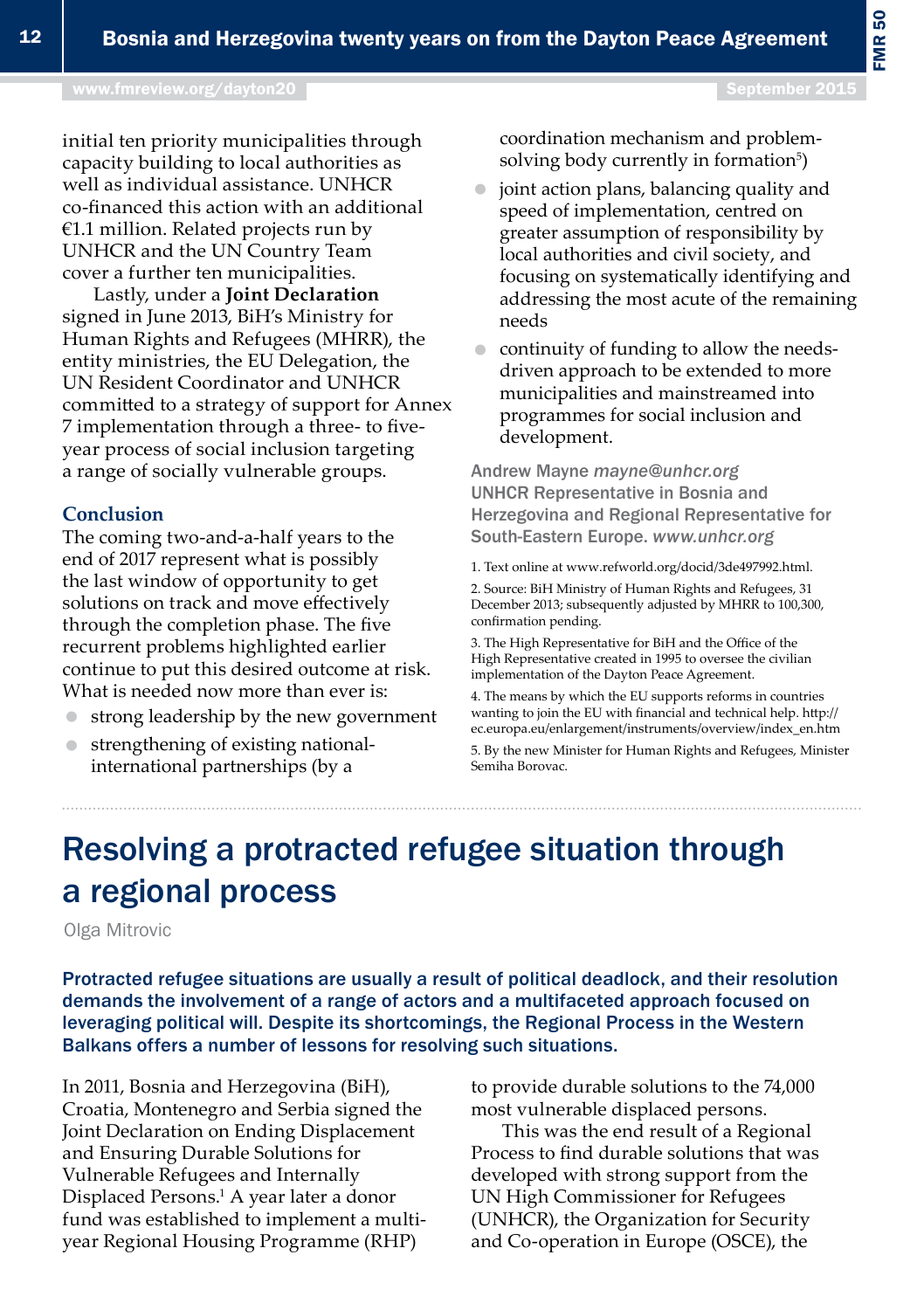FMR 50

European Union (EU) and the United States. Despite the slow and imperfect progress of the Regional Process, and despite the specifics of the EU that cannot be replicated elsewhere, the fact that countries have addressed a political deadlock that existed for sixteen years can provide valuable insights for future policy responses to protracted refugee situations in general.

#### **Return policies in post-war BiH and Croatia**

In BiH, refugee return was incorporated into the peace agreement. The resolute commitment of the international community to enforce Annex 7 of the Dayton Peace Agreement, with the idea of reversing the effects of ethnic cleansing, facilitated the return of more than one million people, of whom almost half were 'minority returns' (returnees who would ethnically now be in a minority in their place of origin/ return). Implementation of the Property Law Implementation Plan led to property restitution in BiH on the unprecedented scale of 99% (although it is significant that this did not in fact result in sustained mass return).

Conversely, in Croatia, where there was significantly less pressure from the international community, the government hindered minority return in a variety of ways, blocking the possibility of unlocking the protracted refugee situation for years. Impediments to return included discrimination, ethnically motivated violence and inadequate access to housing and employment. The largest issue affecting return was the government's decision to deprive *in absentia* 40,000 former residents of state-owned apartments (referred to as 'OTR' – occupancy and tenancy right – holders) of their property rights.

In 1996, Serbia hosted the largest refugee population in Europe: 617,700 people from BiH and Croatia. By 2008, despite mass local integration and granting of citizenship, Serbia still hosted 97,000 refugees. For years bilateral relations between Serbia and Croatia were plagued with refugeerelated problems whereas BiH developed positive bilateral cooperation with both Croatia and Serbia. Yet there was a constant

awareness that the problem could only be resolved fully at a regional level.

### **Regional process**

An important breakthrough came with the 2005 Sarajevo Declaration when Croatia, BiH, Serbia and Montenegro agreed to cooperate in identifying and removing obstacles to durable solutions by developing national road maps that would later be merged into a joint programme, with the OSCE, UNHCR and the EU assisting them in this endeavour. Though some moderate progress was achieved, the process soon reached a standstill due to Croatia's refusal to further discuss issues of social security, pensions and OTR. The Sarajevo Declaration lacked the necessary political backing, and the international stakeholders at the time had no consolidated approach or clear vision as to how to overcome this impasse.

The opportunity to reinvigorate efforts came in December 2008 at the Second High Commissioner for Refugees' Dialogue on Protection Challenges when Serbia was listed under the High Commissioner's Special Initiative on Protracted Situations as one of the five countries in the world with a protracted refugee situation that demanded urgent attention. The Executive Committee of the High Commissioner's Programme promoted a two-pronged approach: provide incentives for the countries in question to ensure their commitment to finding comprehensive solutions, and bring on board members of the international community with strong leverage capacity. Delegations from Serbia and Croatia confirmed their commitment to resolve the refugee problem and the Serbian government moved to re-launch the Sarajevo Process.

International efforts resulted in the 2010 Belgrade Conference at which the four countries' Ministers of Foreign Affairs adopted a communiqué reaffirming their commitment to resolving the region's protracted displacement situation; in this they highlighted the priority for assistance to be given to vulnerable persons, primarily those in collective centres, and stated that opting for return or for local integration would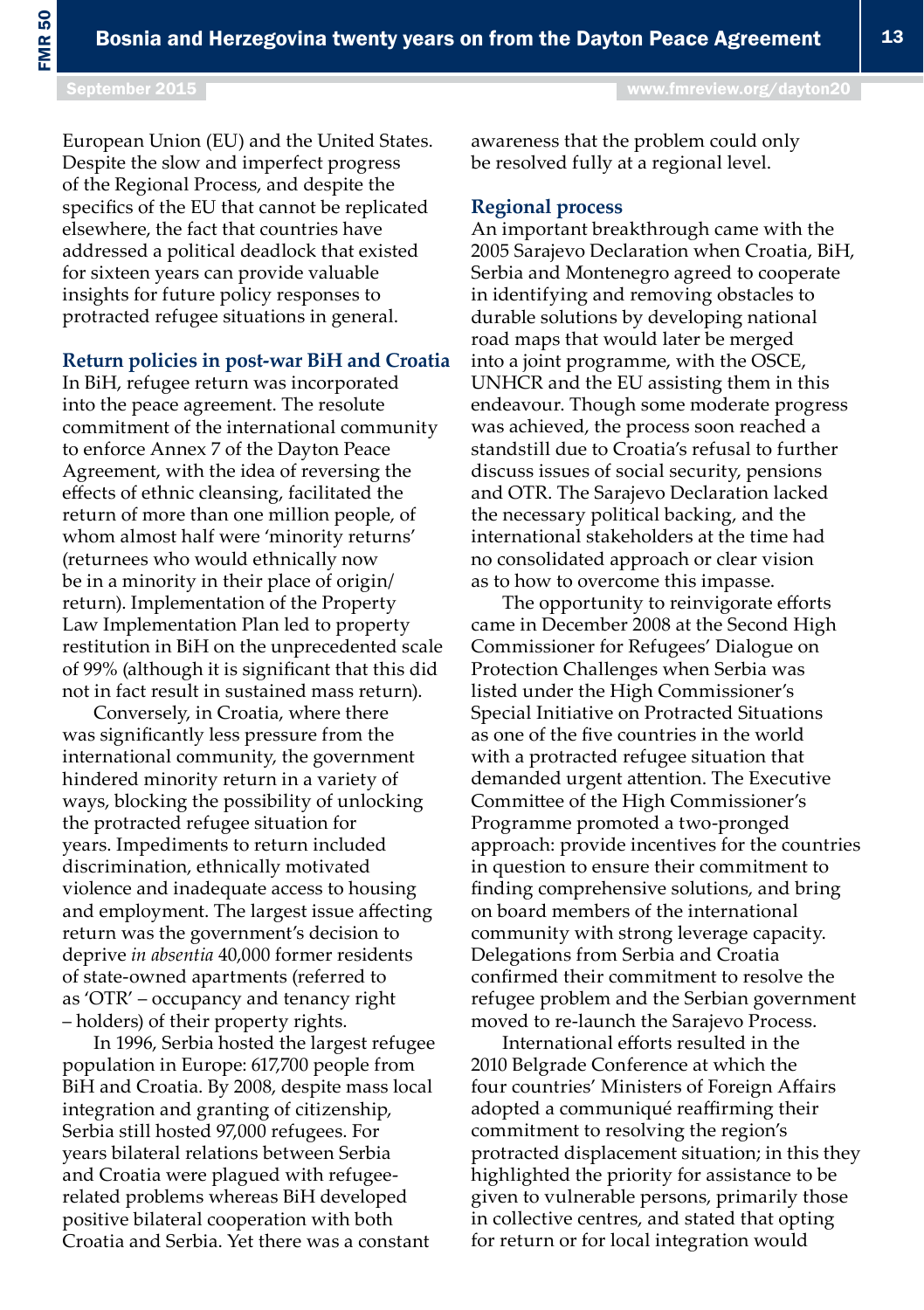### [www.fmreview.org/dayton20](http://www.fmreview.org/dayton20
) September 2015

remain the individual choice of each refugee. UNHCR, the EU and the OSCE issued a Joint Statement, extending their full support to the Regional Process, while frequent meetings between Croatia's newly elected President Josipović and his Serbian counterpart Tadić allowed the refugee problem to become prominent on the political agenda. These presidents, both considered moderate pro-European leaders, expressed their readiness to tackle sensitive issues – such as border demarcation, missing persons and mutual lawsuits for genocide – which had created an impasse with their predecessors.

The 2010 Belgrade Conference marked the start of a two-year period of intensive negotiations and work. Small working groups were established for each area of concern, their size and frequent meetings being considered the best mechanism for building trust among participants. The joint approach of the international community was an invaluable feature of the Regional Process. UNHCR and the OSCE provided continuous assistance and technical expertise to the groups while the EU instilled commitment to regional cooperation. The HC's appointment of a Personal Envoy to lead the process, and the transparency introduced in negotiations and video conferences, ensured that the international community spoke 'with one voice' to the countries.

Finally, an agreement on the Regional Housing Programme was followed by a Ministerial Declaration and later a donor conference where €261 million were pledged to finance the first phase.

## **Preconditions for success**

What was possible in Belgrade in 2010 that was not possible in Sarajevo in 2005? The answer lies in three factors:

- a pragmatic approach by all stakeholders to addressing the needs of the most vulnerable and not repeating the failure from 2005
- the political will of Serbia and Croatia
- **■** the strong leverage of the EU.

In other words, the approach to refugee issues was transformed because, within the EU

enlargement context, the political leadership of Serbia and Croatia could not afford to waste this chance. The EU and UNHCR repeatedly conveyed that this was the last push to collectively address the remaining concerns, and the High Commissioner's Special Initiative in 2008 brought the international spotlight back on the Balkans. In 2010, Croatia still did not want to offer compensation to OTR holders but because of its EU accession hopes it had to improve its housing provision programmes and commit to the Regional Process. Serbia accepted the needs-based approach that was offered, while still insisting that the question of refugees' tenancy rights should continue to be pursued. When the compromise on OTR was reached, other problems could be addressed: pensions, validation of documents, and restoration of destroyed and damaged property.

The final key factor was the EU accession policy. Once displacement was incorporated into the wider EU enlargement package and the Regional Process came to be evaluated as part of the countries' overall accession progress, the EU became a gamechanger and no country could afford to jeopardise the regional cooperation:



FMR 50